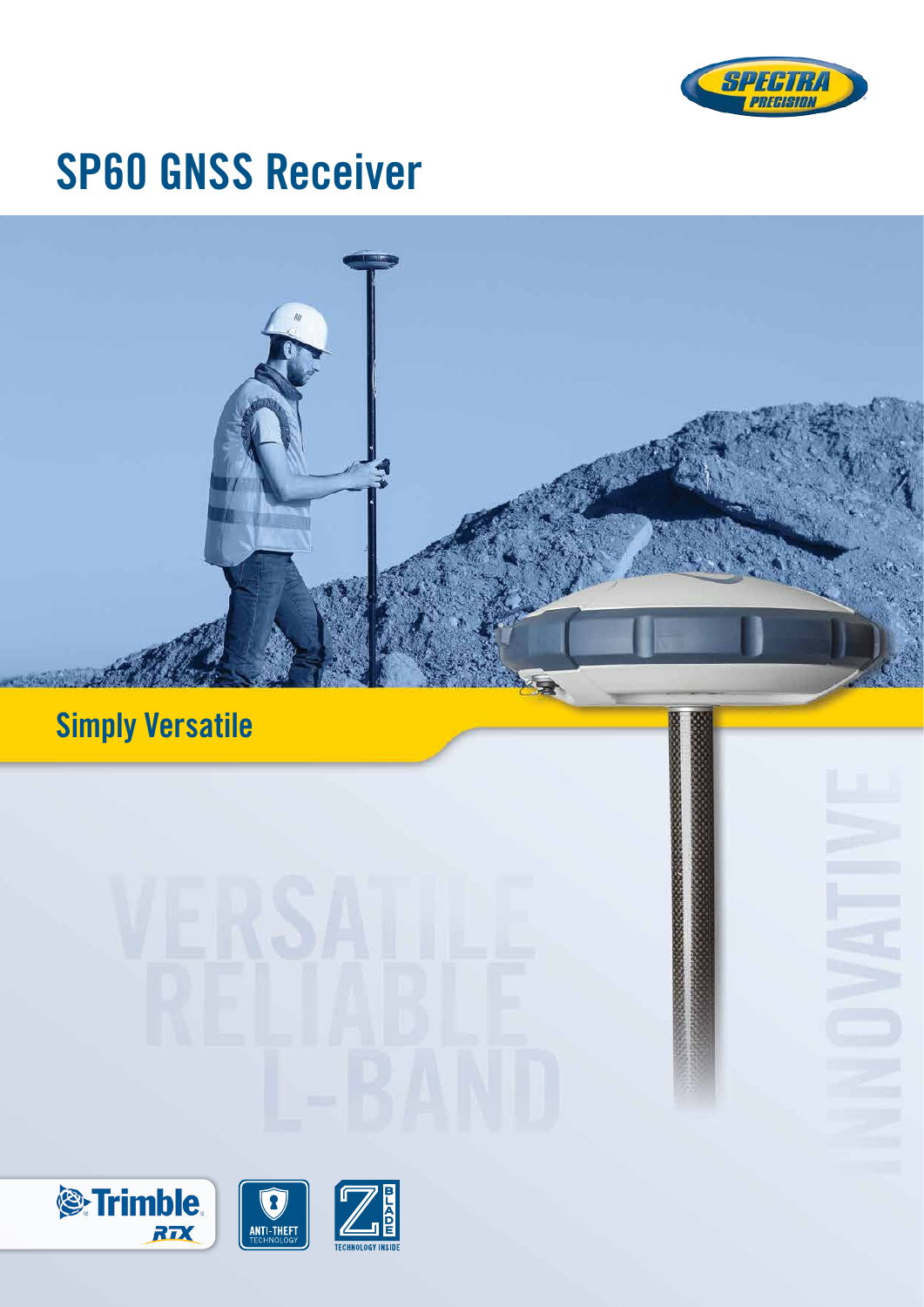

# SP60 GNSS Receiver

The Spectra Precision SP60 is a new generation GNSS receiver offering a high level of flexibility to cover any demand from GIS all the way up to sophisticated RTK and Trimble RTX<sup>™</sup> capable solutions.

Combining the unique all-signalstracking and processing Z-Blade GNSS-centric technology and L-band capability for satellite-delivered Trimble RTX correction services, the SP60 receiver provides the most reliable measurements and the highest possible accuracy under any conditions anywhere in the world.

# Key features

- Extended scalability
- Z-Blade GNSS-centric technology
- 240-channel 6G ASIC
- Anti-theft technology
- Long Range Bluetooth
- Trimble RTX correction services



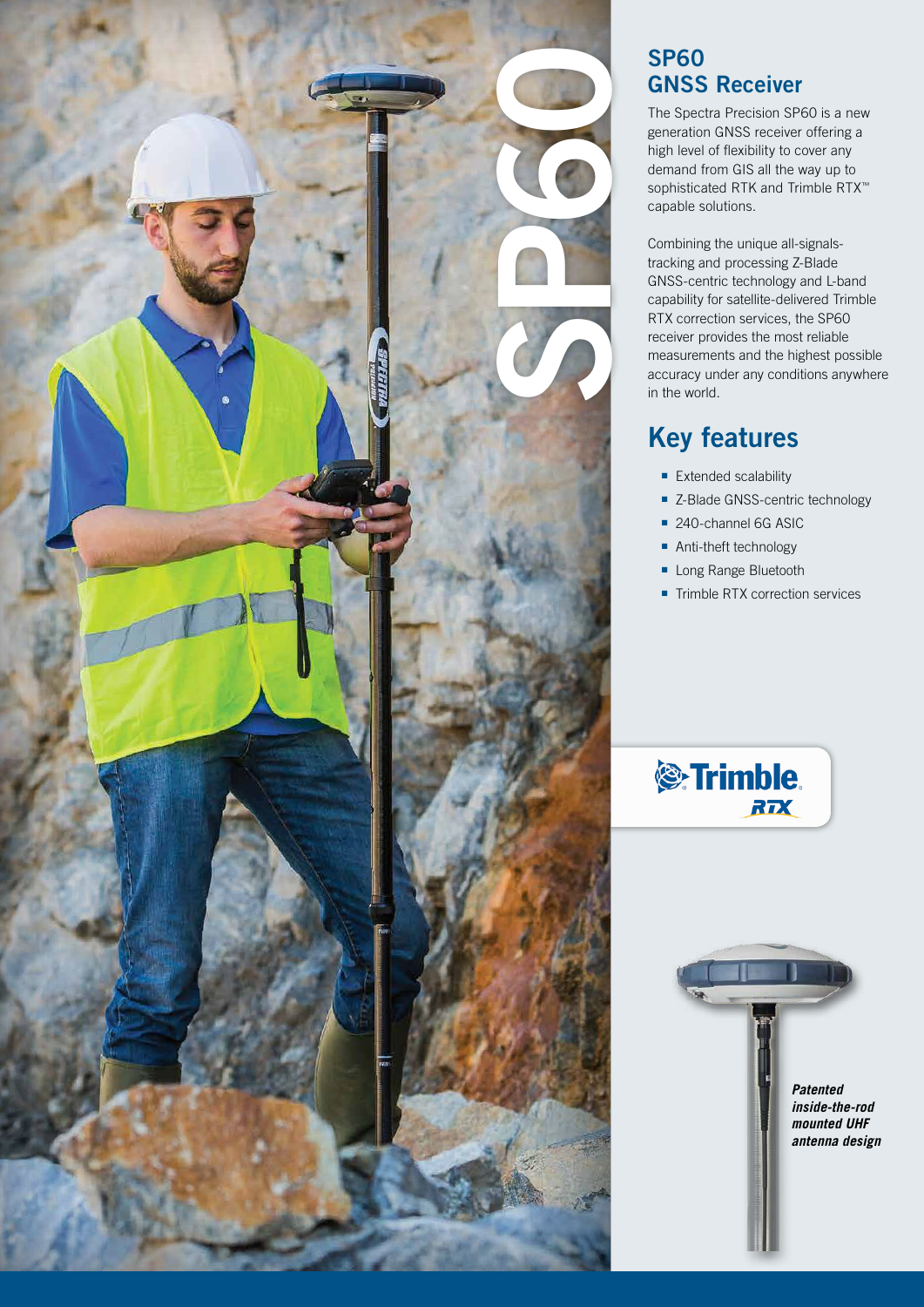

# Truly scalable and versatile

Extremely scalable and versatile, SP60 can respond to any type of GIS or surveying job starting with two GIS configurations, to a simple L1 GPS only post-processing solution, all the way up to dual-frequency GNSS network RTK rover. Also, the L-band capable GNSS antenna delivers Trimble RTX positioning in those places where an RTK network is not available. Finally, optional UHF transmit radio or embedded Long Range Bluetooth enable SP60 receivers to be used as a base and rover system. This extended flexibility allows surveyors to start with a simple solution, and through hardware and firmware upgrades, adapt the SP60 to more complex survey jobs.

# Unique 6G GNSS-centric technology

Exclusive Z-Blade processing technology running on a next-generation Spectra Precision 240-channel 6G ASIC fully utilizes all 6 GNSS systems: GPS, GLONASS, BeiDou, Galileo, QZSS and SBAS. The unique GNSS-centric capability optimally combines GNSS signals without dependency on any specific GNSS system; this allows SP60 to operate in GPS-only, GLONASS-only or BeiDou-only mode if needed. Thanks to this unique GNSS technology, SP60 is optimized for tracking and processing signals even in very challenging environments.

# Trimble RTX capable

Trimble RTX correction services offer a wide range of accuracy requirements ranging from better than 4 cm accuracies, up to submeter accuracies, without the need of an RTK base station or cellular coverage. Trimble RTX is available via both satellite and cellular/IP delivery. The premium service, CenterPoint® RTX is the most accurate satellite-delivered correction service available today. The SP60, empowered with an L-band GNSS antenna, supports the entire suite of Trimble RTX correction services via satellite delivery and is ideal for operating in areas where there is no network available and a local base and rover set-up is not possible. With the SP60 GNSS receiver and a Trimble RTX correction, achieve high-accuracy positioning nearly anywhere in the world.

# Open to 3rd party controllers and applications

With SP60, consumer devices are no longer limited by their internal GPS and can reach mapping grade or even survey-grade accuracy levels. This solution is also open to any application needing to get an accurate position. The SPace application makes integration immediate and straightforward. With SP60 it is now possible to have accurate positions on an Android consumer smart phone or tablet.

# Built-in Long Range Bluetooth

SP60 integrates powerful Long Range Bluetooth capabilities opening new operating modes for surveyors. Now, the Bluetooth wireless communication can be used as an alternative radio link between base and rover over a few hundred meters range making this solution very attractive for small site surveys. Easier and simpler than UHF radio, and without any need for a license, this can be a very efficient way to quickly setup a short range base rover solution.

# Anti-theft technology

Unique anti-theft technology secures SP60 when installed as a field base station in remote or public places and can detect if the product is disturbed, moved or stolen. This technology allows the surveyor to lock the device to a specific location and make it unusable if the device is moved elsewhere. In this case, SP60 will generate an audio alert and block the device from further use. SP60's anti-theft technology provides surveyors with remote security and peace of mind.

# Advanced design

In addition to the cutting-edge L-band capable GNSS antenna, and unique Long Range Bluetooth module, the SP60 GNSS receiver design incorporates a number of innovative ideas and enhancements. It features a rugged, impact-resistant housing, easily withstanding 2m pole drops. Waterproof to IP67 standard, it can handle the toughest outdoor conditions. The patented UHF antenna, set inside the fiberglass rod, extends the range of RTK radio performance and provides protection at the same time. All of these enhancements make the design of SP60 GNSS receiver truly unique and powerful.



# The Spectra Precision experience

Spectra Precision Survey Pro or FAST Survey field software provides easy-to-use, yet powerful GNSS workflows, letting the surveyor concentrate on getting the job done. Spectra Precision Survey Office Software provides a complete office suite for data processing and Spectra Precision Central cloud computing solution offers a simple to use pathway to data exchange and management. When combined with the most advanced and rugged field data collectors from Spectra Precision, SP60 is a very powerful and complete solution.